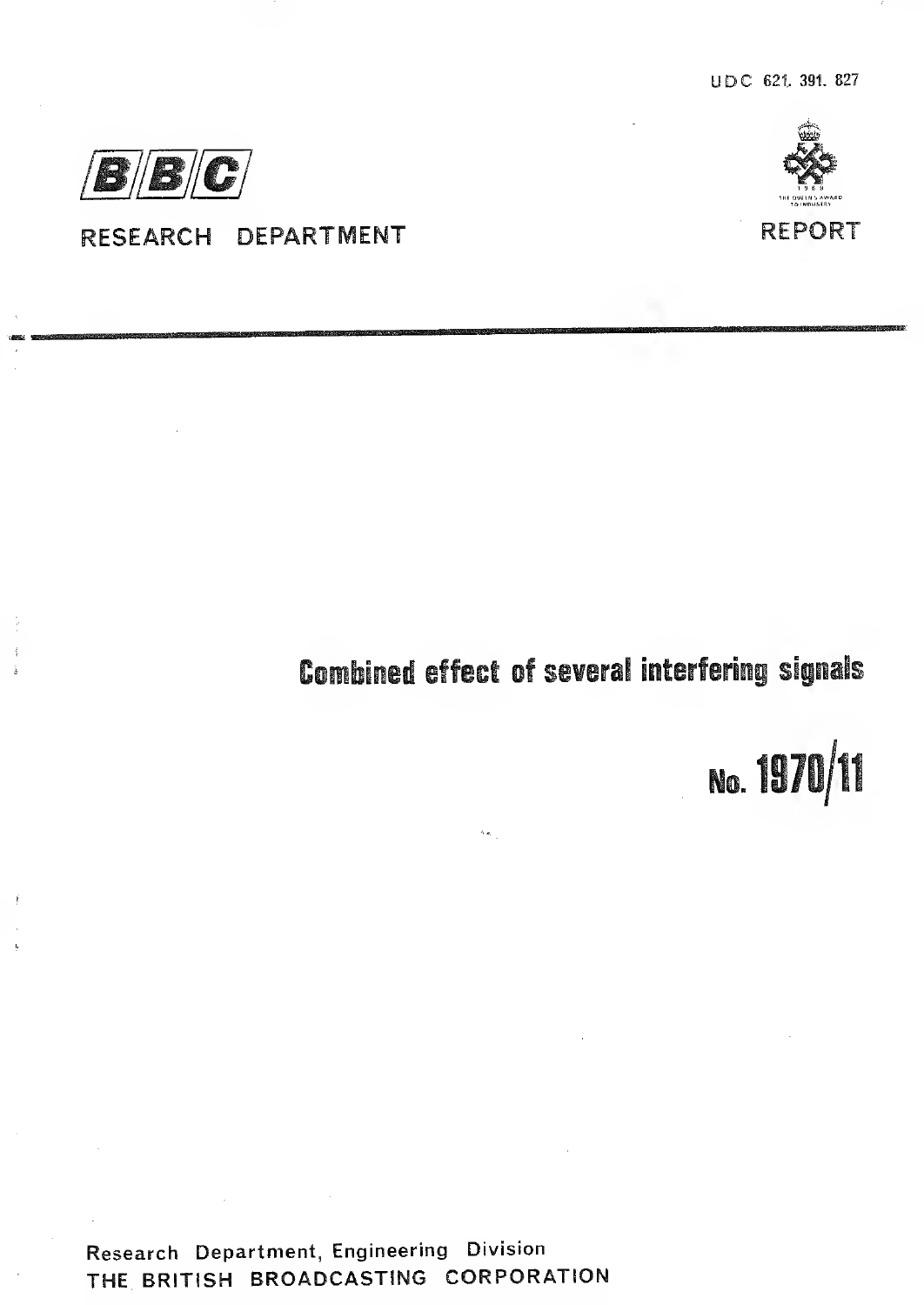a ser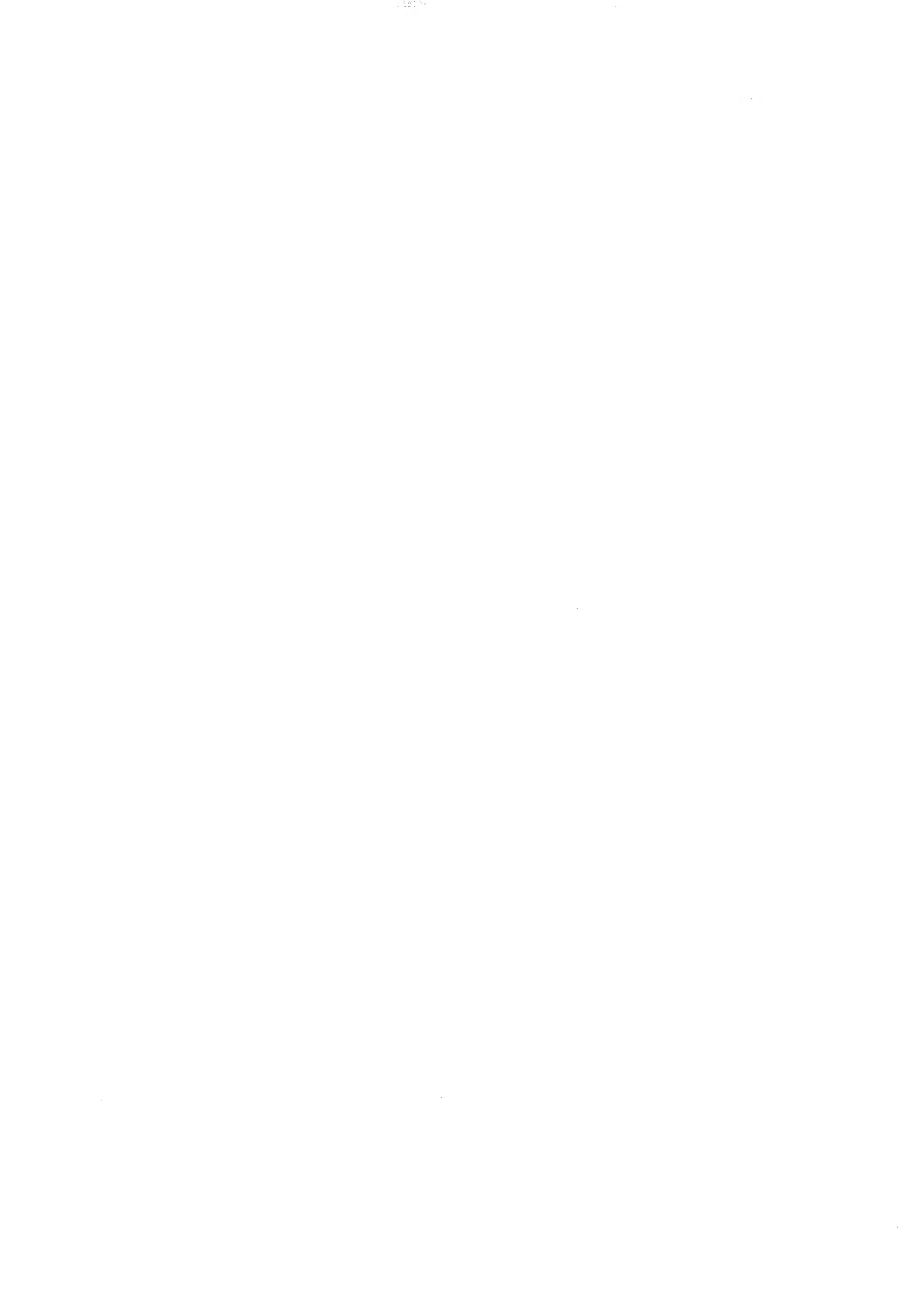#### RESEARCH DEPARTMENT

## COMBINED EFFECT OF SEVERAL INTERFERING SIGNALS

Research Department Report No. 1970/11 UDG 621.391.827

This Report may not be reproduced in any form without the written permission of the British Broadcasting Corporation.

It uses SI units in accordance with B.S. document PD 5686.

Work covered by this report was undertaken by the BBC Research Department for the BBC and the ITA

D*Warnie* 

J.W. Head, M.A., F.Inst.P., C.Eng., M.I.E.E., F.I.M.A. Head of Research Department

(RA-58)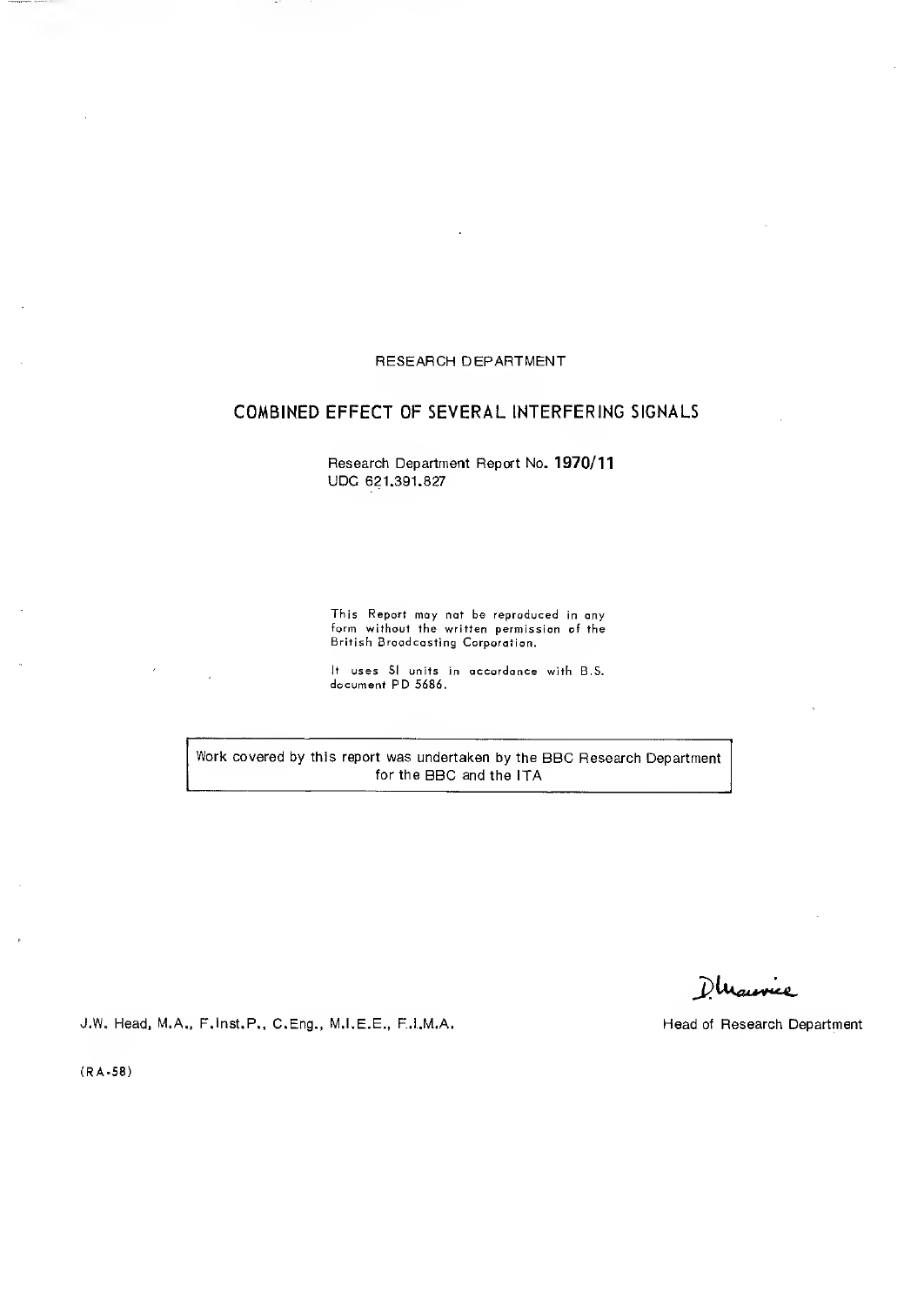and the property of in the control  $\mathcal{L}$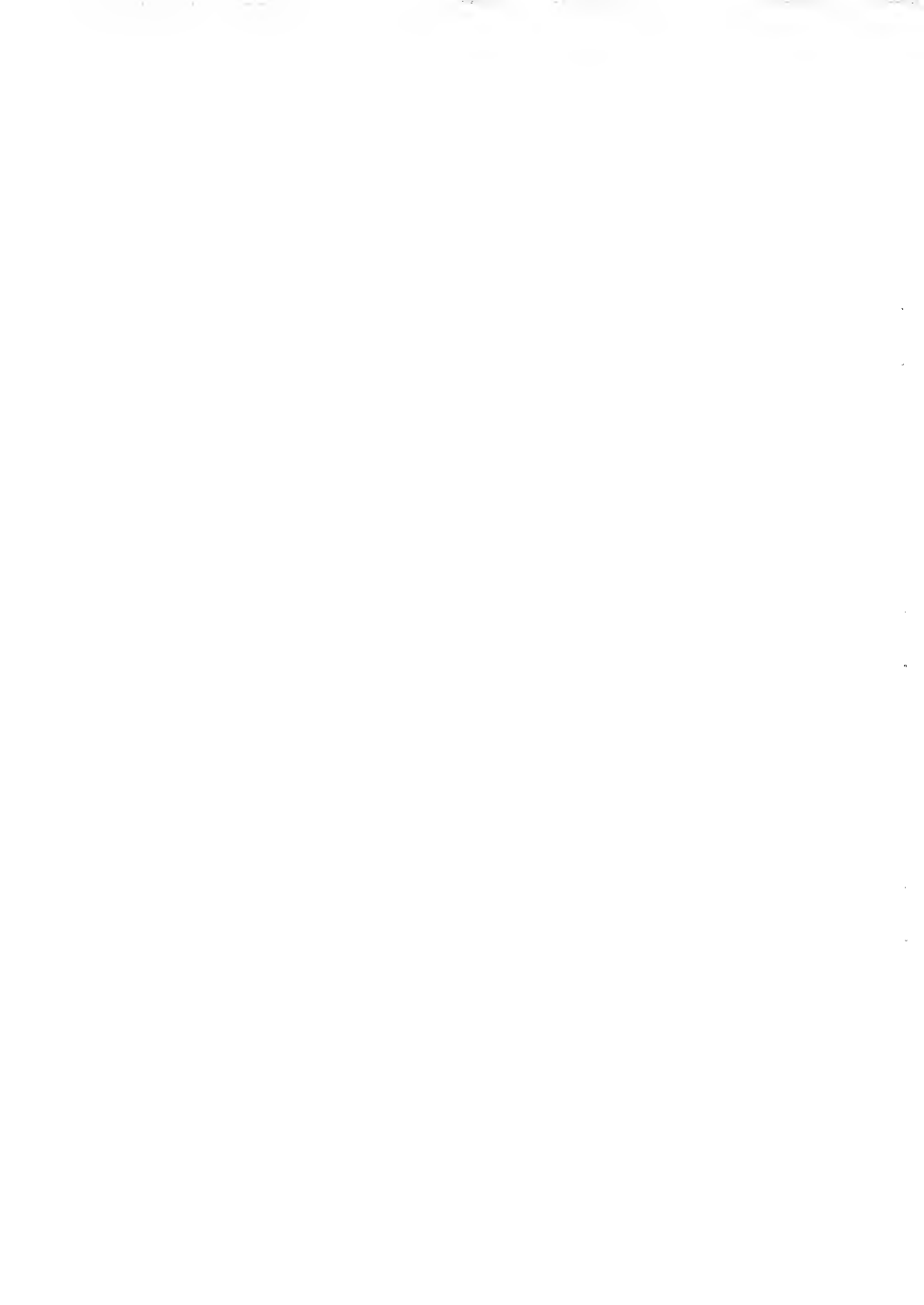## Research Department Report No. 1970/11

and the state of

## COMBINED EFFECT OF SEVERAL INTERFERING SIGNALS

| Section | Title                                                                                                               | Page |
|---------|---------------------------------------------------------------------------------------------------------------------|------|
|         | SUMMARY                                                                                                             |      |
| 1.1     | <b>INTRODUCTION</b>                                                                                                 |      |
| 2.      | QUANTIZED CONVOLUTION METHOD FOR FINDING THE DISTRIBUTION OF THE SUM OF<br>TWO SIGNALS WITH ARBITRARY DISTRIBUTIONS | 2    |
| 3.      | DISTRIBUTIONS FOR WHICH THE SUMMATION PROCESS CAN BE SIMPLIFIED                                                     | 4    |
| 4.      | QUANTIZATION IN TERMS OF FIXED PROBABILITY INTERVALS                                                                | 5    |
| 5.      | <b>CONCLUSIONS</b>                                                                                                  | 5    |
| 6.      | <b>REFERENCE</b>                                                                                                    | 5    |
|         | <b>APPENDIX A</b>                                                                                                   | 5    |
|         | <b>APPENDIX B</b>                                                                                                   | 7    |
|         |                                                                                                                     |      |

 $(RA-58)$ 

 $\epsilon_{\rm B}$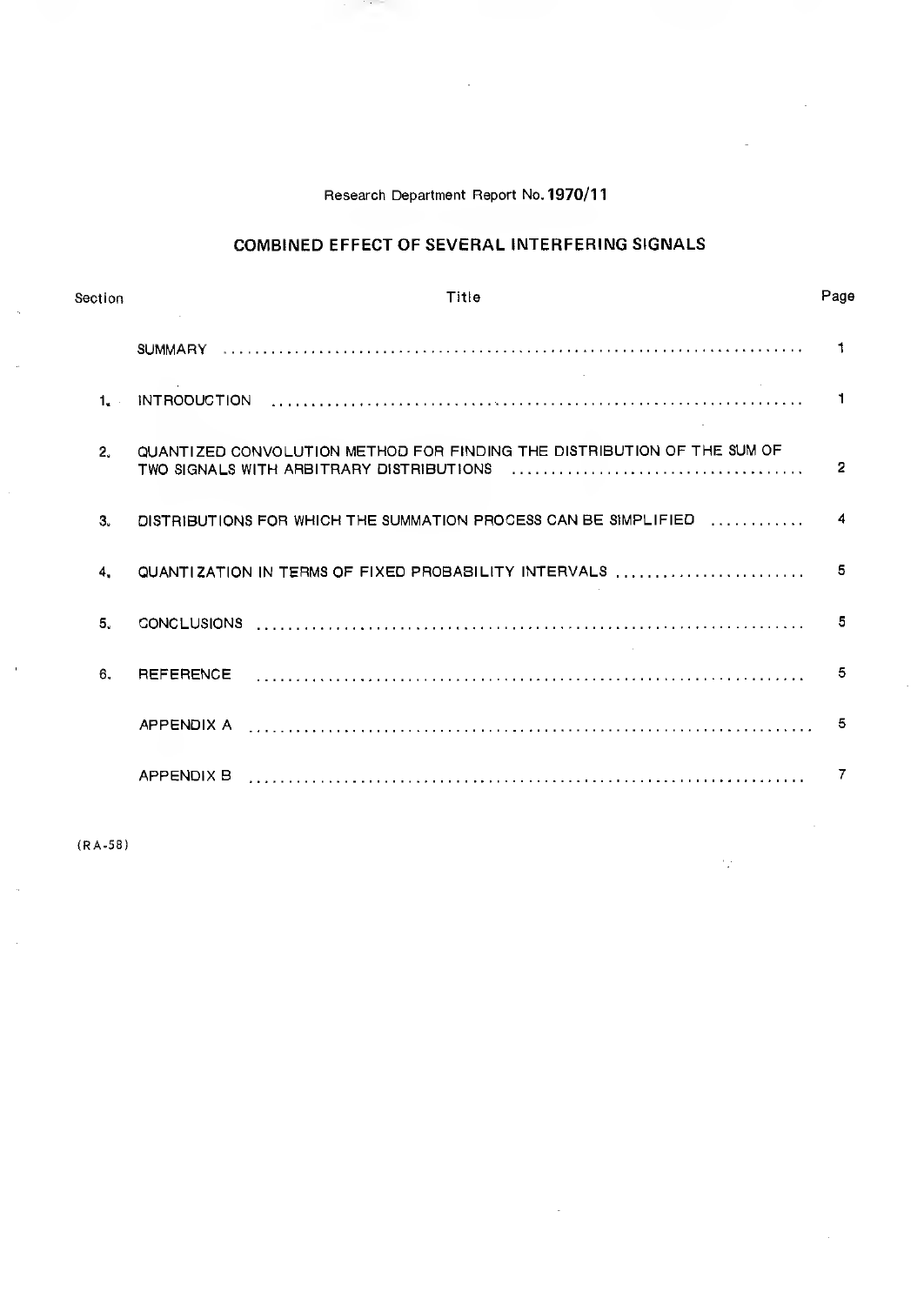$\sim$ 

 $\mathcal{A}^{\text{max}}$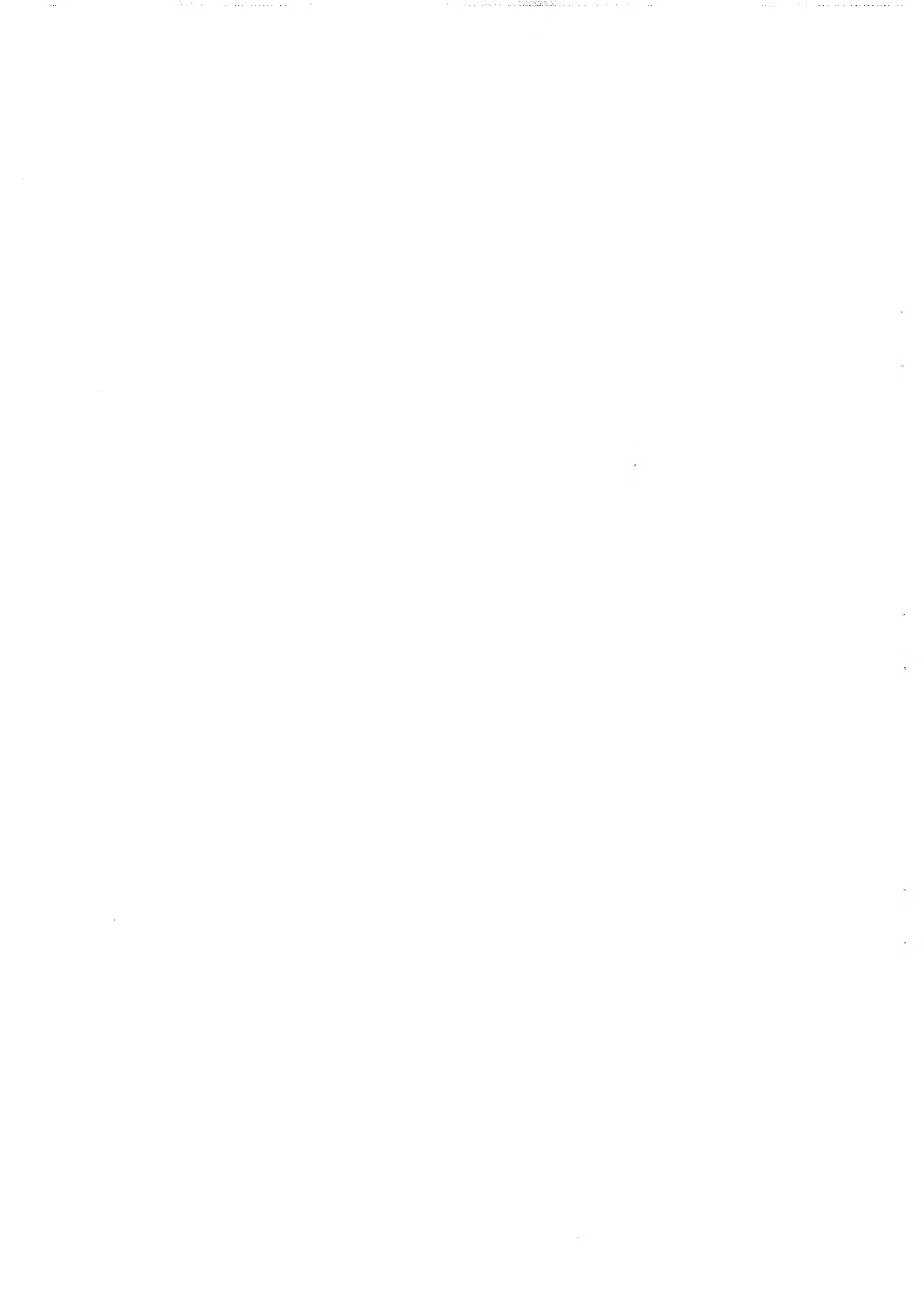larch 1970. Research Department Report No. 1970/11 UDC 621.391.827

## COMBINED EFFECT OF SEVERAL INTERFERING SIGNALS

#### SUMMARY

When a site is considered for a new radio or television transmitter the best available assessment of interference expected from existing transmitters operating on or near the same frequency is required. This involves calculation of the combined effect of two or more interfering signals simultaneously present. The information available about each interfering signal is its distribution in time, that is, the percentages of time for which the signal can be expected to exceed certain levels. The resultant of interfering signals is best expressed in the same way, i.e., as the distribution of an equivalent single interfering signal. A general method of finding the resultant of two signal distributions, suitably quantized, is discussed and possible simplifications are considered for distributions approximating to certain standard types.

Correlation has usually been cither neglected (so that signals simultaneously present are combined by convolution of their power distributions) or assumed to be complete (so that combination is achieved by power addition of the signals). A tentative method of interpolating between these extremes to allow for actual correlation is discussed in Appendix A; very little relevant experimental information is available.

When an interfering signal has a sufficiently wide range of variation it is usually accurate enough to regard it at any instant as being either interfering or negligible. This is the basis of the 'probability multiplication' procedure hitherto used in Research Department for multiple-interference calculations.

#### 1. INTRODUCTION

The strength of the signal from any particular potentially interfering transmitter may vary rapidiy and between wide limits, so that any assessment of the likelihood of interference can only be done statistically. The observable information can be reduced to the form that the signal in question can be expected to be within certain specified limits (or above a certain level) for a certain percentage of the time. We are here concerned with determining the effective resultant of two ormore such signals present simultaneously. The data obtained for the variation of the resultant of two interfering signals must be obtained in the same form as the data for the variation of the component signals, so that the process can be repeated as often as is necessary.

The process at present used in Research Department for estimating multiple interference probabilities is theoretically correct if it is assumed that signals vary so widely that, at a given moment, any one signal can be regarded as either interfering even if no other signal were present, or negligible. Many new low-power u.h.f. stations will have to be installed shortly, however, and interference from a nearby station, which only varies in strength by a few decibels, must also be taken into account in future. Any useful method of finding the resultant of interfering signals must take both possibilities into account.

We shall here assume that data are available of the probabilities that any particular unwanted signal shall be above a specific level  $I_0$ , 20 or more dB below  $I_0$ , or in the intervals 0-1, 1-2, 2-3, 3-4.5, 4.5-6, 6-8, 8-10, 10-12, 12-14, 14-16, 16-18 or 18-20 dB below  $I_0$ . We are not concerned with the manner in which such data are obtained. Direct observations would be possible, but would require <sup>a</sup> great deal of effort. A more practicable alternative would be to observe directly the probabilities that the signal lie within a much smaller number of wide intervals, and interpolate between observed probabilities byassuming that the signal then obeyed some standard law, for instance, that the signal power or its logarithm was normally\* distributed. Special, simplified techniques are available, and are discussed, if the signal itself, or its logarithm, is approximately normally distributed over a wide range of levels.

The question of possible correlation of unwanted signals is largely ignored in what follows. The combined effect of two interfering signals distributed normally or 'log-normally' can be calculated for any assumed correlation coefficient, but the correlation coefficient relevant when this resultant is compared with a third such interfering signal is very difficult to assess, unless all the three signals are regarded as completely uncorrelated or completely correlated.

<sup>\*</sup> Throughout this report 'normally di stributed' or 'normal distribution' refer to <sup>a</sup> Goussion distribution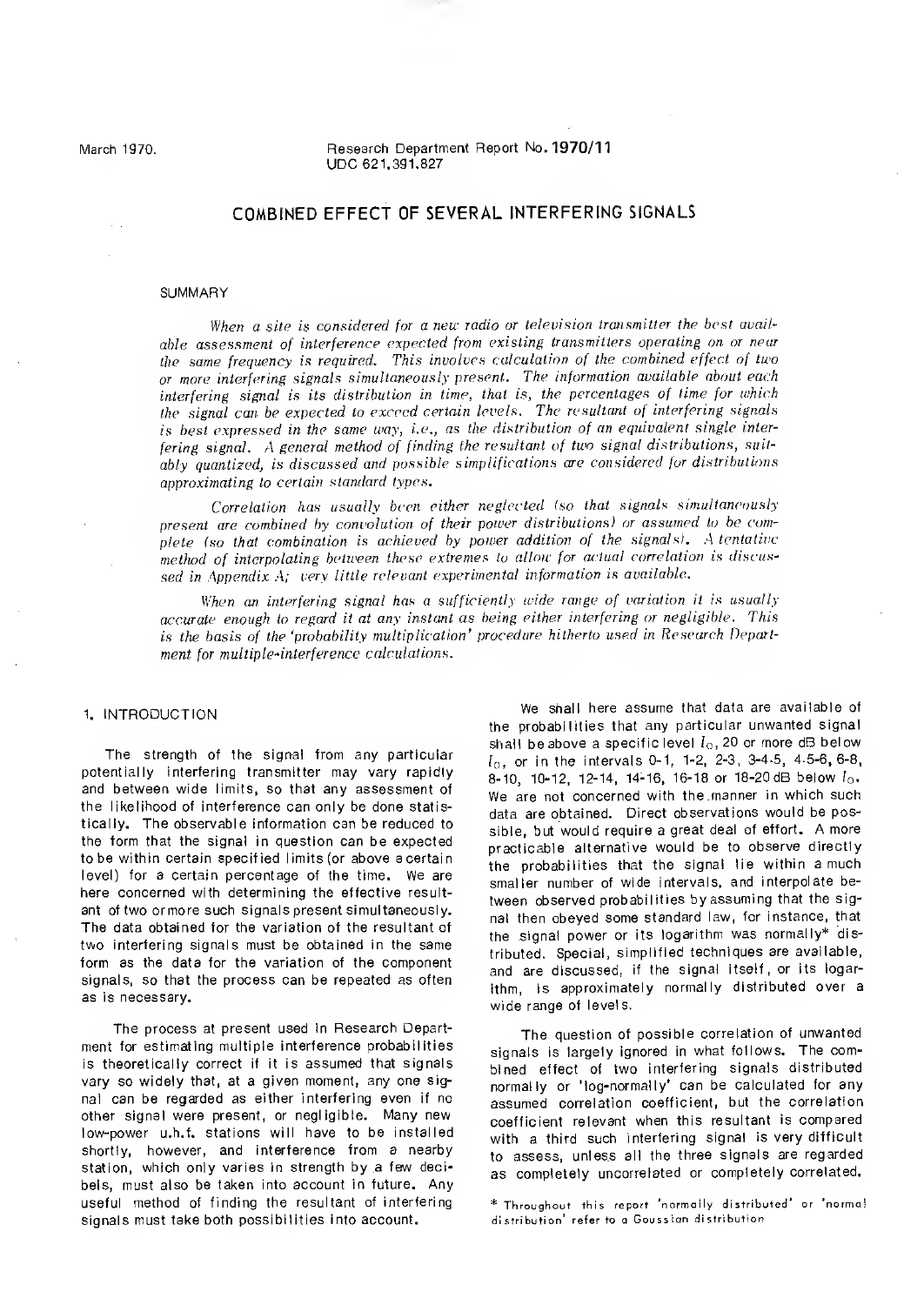In the latter case they are subject to the law of power addition. Here therefore it is assumed that any pairs or sets of signals likely to be highly correlated (because they are associated with stations along paths subject to the same weather conditions, for example) can be combined by power addition, and that the resultant thus obtained is uncorrelated with any other interfering signal or with the resultant of any other group of highly-correlated signals. The effect of correlation is discussed in more detail in Appendix A, particularly for signals which do not vary greatly and can be adequately represented by the equivalent bestfitting normal distribution, or by the 'conservative normal equivalent' distribution discussed below.

In the absence of adequate information on the actual degree of correlation between interfering signals simultaneously present, all that can really be said is that the actual distribution of the resultant of several interfering signals simultaneously present is between thedistribution calculated (by convolution) on the assumption that no two of the constituent signals are correlated, and that calculated (by power addition) on the assumption that every pair of constituent signals is completely correlated. If one signal of significant magnitude varies much more widely than the remainder, the resultants obtained on these two extreme assumptions will not differ greatly, and the actual degree of correlation will not be very important. The difference between these two resultants is greatest when the constituent signals have identical distributions.

When two or more interfering signals are present simultanaously, their relative phases are equally likely to have any particular value at any particular instant, and therefore the power of the resultant can be taken as the sum of the powers of the constituent signals. It will therefore be assumed here that any signal distribution is expressed in terms of power before the calculation begins. If the distribution of field strength is 'log-normal' (that is, the ratio of the field strength at any instant to an arbitrary field strength such as  $1\mu$ V/m is expressed in decibels by a number which is normally distributed), then the corresponding distribution, expressed in terms of power, is also 'log-normal'.

Now the distribution of the sum of two signals each having a known distribution of arbitrary form can always be obtained approximately by the process of 'quantized convolution' described in Section 2; this process can be repeated Indefinitely and is suitably adapted to allow for the fact that the constituent signals are never negative. The sum of two signals can be obtained more simply if both of them can be satisfactorily replaced by the best-fitting equivalent normal distribution. For signals which do not vary greatly, this normal distribution is a good fit, but unfortunately it underestimates the probability that a 'log-normal' distribution reaches high levels. In Section 3 a 'conservative normal equivalent' distribution is derived; reasons are explained for regarding this as a satisfactory approximate substitute for a 'log-normal' distribution having a standard deviation less than about 3dB. The sum of anynumber of uncorrelated variables with normal distributions has a normal distribution, with a mean value equal to the sum of the individual means and a standard deviation equal to the square root of the sum of the squares of the individual standard deviations.

The process of quantized convolution discussed in Section 2 appears to be the only method available for assessing the resultant of pairs of signals both members of which cannot be satisfactorily approximated in one of the ways just mentioned. For very widely varying signals, however, such as 'log-normal' distributions having standard deviations greater than about 6dB, each signal can, as an approximation, be regarded at any instant as either Interfering in its own right (i.e. in the absence of any other signals) or negligible. This Is the basis of the existing 'probability multiplication' procedure used in reference 1.

#### 2. QUANTIZED CONVOLUTION METHOD FOR FIND-ING THE DISTRIBUTION OF THE SUM OF TWO SIGNALS WITH ARBITRARY DISTRIBUTIONS

Suppose that, for each of two signals, we are given the probabilities  $a_{\lambda}$  and  $b_{\lambda}$  that the signal (necessarily positive) lies within the limits  $\lambda I_0/10$  and  $(\lambda + 1)I_0/10$  for  $\lambda = 0, 1...9$ , and also the probability that it exceeds  $I_0$ . We wish to determine the approximate probability distribution of the resultant signal  $S_1 + S_2$ , on the understanding that if a signal value exceeds  $I_{\Omega}$ , this is all that matters - whether it is 1.01 $l_0$  or 10<sup>7</sup> $l_0$  is irrelevant. We assume that the quantization Is sufficiently fine, so that any signal value between  $\lambda I_0/10$  and  $(\lambda + 1)I_0/10$  can be treated as  $(\lambda + \frac{1}{2})I_0/10$ . Then the signal  $S_1$  can be represented geometrically by the histogram of Fig. <sup>1</sup> or algebraically by the expression

$$
D(S_1) = X^{1/2}(a_0 + a_1X + a_2X^2 + a_3X^3 + \dots + a_9X^9 + A_{10}X^{10})
$$
<sup>(1)</sup>



Fig. <sup>I</sup> - Geometrical representation of distribution of signal Si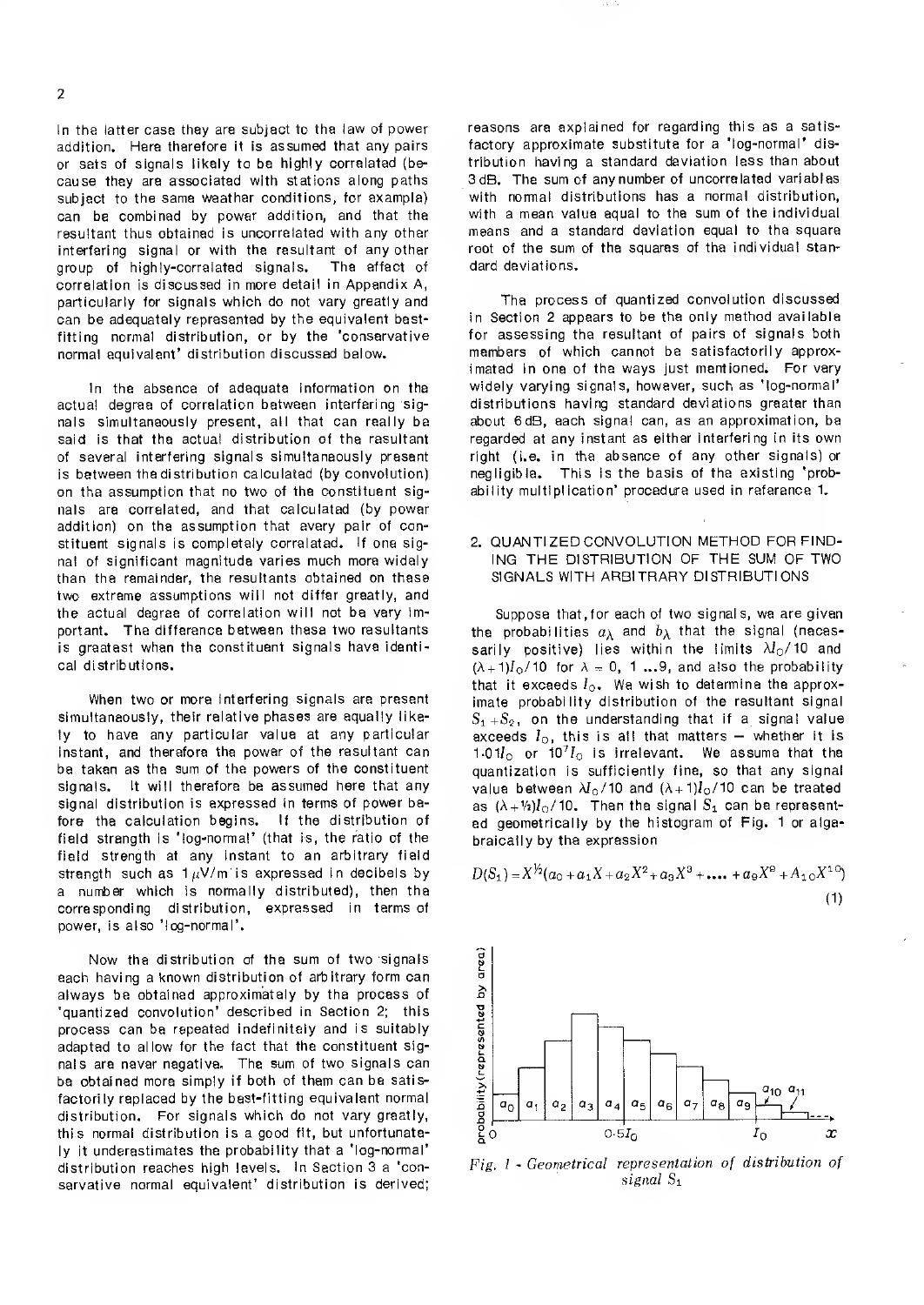where  $X^n$  represents a displacement  $nI_0/10$  to the right along the  $X$ -axis.\* The sum of all the probabilities  $a_0$ ,  $a_1$ , etc. is unity, since  $S_1$  certainly has some positive value; the symbol  $A_{10}$  in equation (1) denotes  $a_{10}$  +  $a_{11}$  +  $a_{12}$  +... since any value of  $S_1$  above  $I_0$  is for our present purpose equivalent to any other. This well-known 'generating function' representation of a quantized probability distribution has the Important advantage that if the second signal  $S_2$  is represented by

$$
D(S_2) = X^{1/2}(b_0 + b_1X + b_2X^2 + \dots + b_9X^9 + B_{10}X^{10})
$$
 (2)

(where  $B_{10}$  is the sum of all coefficients  $b_{10}$ ,  $b_{11}$ ,  $b_{12}$  etc. which are associated with the second signal  $S_2$ ), then the corresponding probability distribution for the sum  $S_1 + S_2$  (neglecting correlation) is represented by the algebraic product of the right hand sides of equations (1) and (2), namely

$$
D(S_1 + S_2) = C_1 X + C_2 X^2 + C_3 X^3 + \dots
$$
  
+  $C_9 X^9 + C_{10} X^{10} + D_{11} X^{11}$  (3)

where  $\frac{1}{100}$ 

$$
C_i = \sum_{r=0}^{i-1} a_r b_{i-1-r} \quad (i = 1, 2 \dots 21)
$$
 (4)

$$
D_{11} = C_{11} + C_{12} + \dots + C_{21}
$$

From equation (3) we conclude that the probability that  $(S_1 + S_2)$  lies between  $(i - \frac{1}{2})I_0/10$  and  $(i + \frac{1}{2})I_0/10$ is  $C_i$  for  $i = 1, 2, 3 ... 10$ , and that the probability of  $(S_1 + S_2)$  exceeding  $I_0$  is  $D_{11} + V_1C_{10}$ ; we assume that signal levels associated with the term  $C_{10}X^{10}$  in equation (3) are equally likely to be above or below  $I_{\Omega}$ .

Now equation (3) has a form such that we could repeat this process to find the resultant distribution of  $(S_1 + S_2)$  and a third signal  $S_3$  expressed in a form analogous to (1), and so on. By using a sufficiently fine quantization interval, we could determine  $(S_1 + S_2)$ as accurately as we wished, but refining the quantization increases the computational labour (or machine time) required to calculate the distribution of  $S_1 + S_2$ .

The basic reason why this process works is that

$$
X^m X^n = X^{m+n} \tag{5}
$$

and that the number of different relevant values of  $(m+n)$  which occur in the algebraic product [equation (3)] is no greater than for each factor [equations (1) and (2)].

For actual signal distributions, the linear quantization assumed above is too coarse (for a given number of quantization intervals) both near the interference level and at low signal levels, but if we have an arbitrary set of quantized levels in an attempt to remedy this, the number of different possible values of  $(m+n)$  may increase violently, so that the process of multiplication cannot be satisfactorily repeated. Here we shall assume that there are 14 quantized levels, as specified in Table <sup>1</sup> below.

#### TABLE <sup>1</sup>

#### Quantization Ranges

| Range<br>(dB below $I_{\odot}$ ) | Quantized Value<br>Representing Range | Probability<br>Symbol |
|----------------------------------|---------------------------------------|-----------------------|
| At or above $I_{\odot}$          | $> l_{\circ}$                         | $A_{13}$              |
| $0 - 1$                          | 0.89I <sub>0</sub>                    | $A_{12}$              |
| $1 - 2$                          | 0.71 $l_{\odot}$                      | $A_{1,1}$             |
| $2-3$                            | $0.56I_{\odot}$                       | $A_{10}$              |
| $3 - 4.5$                        | $0.42I_{\odot}$                       | $A_{\Theta}$          |
| $4.5 - 6$                        | $0.30I_{\odot}$                       | А <sub>в</sub>        |
| $6 - 8$                          | $0.20I_\odot$                         | А,                    |
| $8 - 10$                         | 0 $\cdot$ 13 $l_{\Omega}$             | $A_{\rm e}$           |
| $10 - 12$                        | $0.08I_\odot$                         | $A_{5}$               |
| $12 - 14$                        | 0.05I <sub>0</sub>                    | $A_4$                 |
| $14 - 16$                        | $0.03I_{\odot}$                       | $A_{3}$               |
| $16 - 18$                        | $0.02I_{\odot}$                       | $A_{2}$               |
| $18 - 20$                        | $0.01I_{\odot}$                       | $A_1$                 |
| More than 20                     | 0                                     | $A_{\rm O}$           |

In a notation analogous to that used for equation (1), the signal  $S_1$  can therefore be represented by the expression

$$
D(S_1) = A_{1.9}X^{100} + A_{1.2}X^{89} + A_{1.1}X^{71} + A_{1.0}X^{86}
$$

$$
+ A_9X^{42} + A_8X^{80} + A_7X^{20} + A_8X^{18} + A_5X^8 + A_4X^5
$$

$$
+ A_3X^8 + A_2X^2 + A_1X + A_0
$$
(6)

where  $X^n$  denotes a displacement of 0.01  $I_0n$ . If a second signal  $S_2$  is represented by a similar expression, with the same powers of  $X$  but different coefficients, say  $B_i$ , then  $(S_1 + S_2)$  is strictly speaking correspondingly represented by the algebraic product of (6) with the similar expression for  $S_2$ .

Now this algebraic product involves all the powers of  $X$  which can be obtained by adding two of the powers listed in equation (6), such as  $56 + 30 = 86$ ,

<sup>\*</sup> The use of an exponent-type suffix to designate displacement is justified later.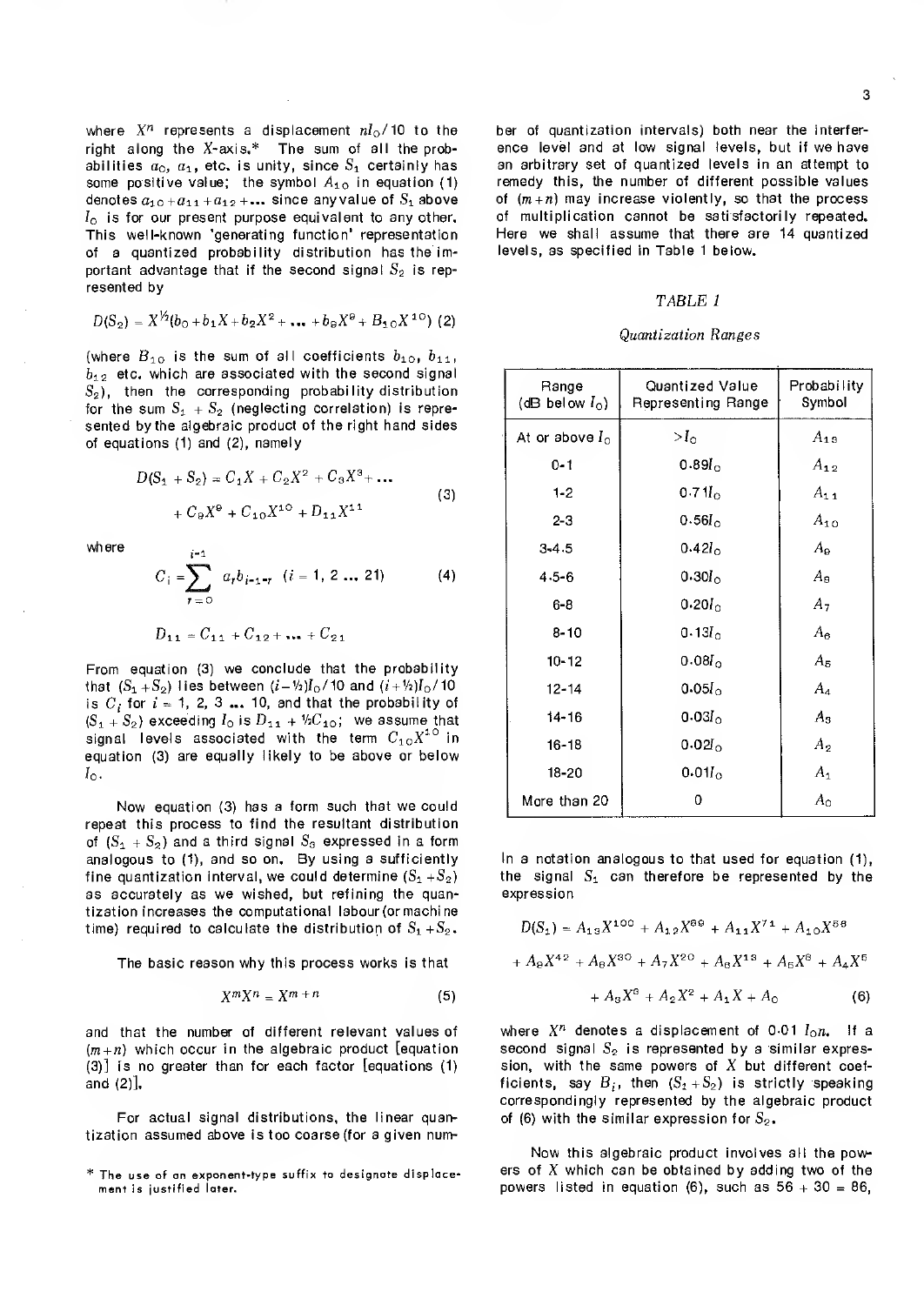$20 + 13 = 33$ ,  $71 + 8 = 79$ , and so on. The approximation we shall make is to replace any of the numbers 86, 33, 79 etc. by the nearest index occurring in equation (6); when we are in doubt, the higher of the two possible values for this index will be chosen. With this approximation, we can represent  $S_1 + S_2$  in the same form, namely

$$
D(S_1 + S_2) = C_{13}X^{100} + C_{12}X^{89} + C_{11}X^{71} + C_{10}X^{58}
$$

$$
+ C_9X^{42} + C_8X^{30} + C_7X^{20} + C_8X^{13} + C_5X^8 + C_4X^5
$$

$$
+ C_3X^3 + C_2X^2 + C_1X + C_0
$$
(7)

where the formulae for the coefficients  $C_i$  of the resultant  $S_1 + S_2$  in terms of the corresponding coefficients associated, with  $S_1$  and  $S_2$  themselves are given and briefly explained in Appendix B.

The process of quantized convolution described above can be applied to a pair of signals having arbitrary distributions: the only limitation is due to the quantization. This quantization can be refined at the expense of greater labour of calculation (or greater machine time) which may not be justified since field strengths are notoriously difficult to measure to a high degree of accuracy. But there are certain distributions for which the convolution process is greatly simplified. These cases are considered in Section 3.

#### 3. DISTRIBUTIONS FOR WHICH THE SUMMATION PROCESS CAN BE SIMPLIFIED

For statistical investigations in general, the first simplifying approximation worth considering is usually to replace the given distribution by the best-fitting equivalent normal distribution. There are well-known techniques for doing this. There is often good theoretical justification for expecting that this equivalent normal distribution will represent well the given distribution.

Hitherto it has usually been assumed that field strength in general tends to be 'log-normally' distributed, with some reservations that the probability of very large signals may be significantly overestimated by this assunption. If the given distribution can be regarded as varying violently, in a manner comparable with a 'log-normal' distribution having a standard deviation of 6dB or more, the obvious simplifying approximation is to regard the signal in question as either negligible, or interfering even if all other signals simultaneously present are ignored. If the given distribution can be regarded as comparable to a 'lognormal\* distribution having standard deviation between say 3 and 6dB, there appears to be no short-cut to the process of quantized convolution discussed in Section 2 when the signal having this distribution is present at the same time as other signals. If the given distribution is comparable to a 'log-normal' distribution having standard deviation less than about 3dB,

the given distribution could be replaced by its bestfitting normal equivalent, but this procedure has the disadvantage that the probability of high signal strengths near the level of interference which we wish to avoid tends to be underestimated. A preferable alternative therefore appears to be to replace the given distribution by the 'conservative normal equivalent<sup>\*</sup> distribution described next.

The 'conservative normal equivalent' of a 'lognormal' distribution of sufficiently low standard deviation is defined to be the normal distribution which is such that the interference level  $I_0$  and an arbitrary lower level  $I_1$  occur with the same probability in both distributions. Since an actual signal is essentially positive, the 'conservative normal equivalent' concept is not useful unless the occurrence of a negative signal in this distribution is extremely improbable. If in both distributions  $I_0$  is m standard deviations above the mean and  $I_1$  is n standard deviations below it,

$$
(m+n)\sigma = 10 \log_{10}(I_0/I_1)
$$
  
\n
$$
(m+n)\sigma_c = I_0 - I_1
$$
 (8)

where  $\sigma$  is the 'log-normal' standard deviation,  $\sigma_c$  is the 'conservative normal equivalent' standard deviation, and the coefficient of  $log_{10}(I_0/I_1)$  is 10 and not 20 since the signals are assumed expressed in terms of power and not field strength as already mentioned. We shall assume that zero must be  $3\sigma_c$  below the mean of the 'conservative normal equivalent' distribution for negative values to be sufficiently improbable, and we shall consider in detail only the case when  $m = n =$ The maximum permissible value of  $\sigma_c$  is then 0.2 $I_0$  and  $I_1 = 0.2I_0$ , while  $\sigma = 1.747$  dB. The 'conservative normal equivalent' estimate of the probability of any signal level between  $I_0$  and  $I_1$  is greater than the estimate associated with the 'log-normal' distribution. The mean of the 'conservative normal equivalent' distribution is  $0.6I<sub>0</sub>$  in this case, 2-22 dB below  $I_0$  and 1.28 dB above the mean of the 'lognormal' distribution. If the log-normal standard deviation  $\sigma$  is less than 1-747 dB, the 'conservative nomial equivalent' standard deviation  $\sigma_c$  is given by

$$
4 \sigma_c / I_0 = 1 - 10^{-0.4} \sigma
$$
 (9)

If  $\sigma$ > 1.747 dB,  $\sigma_c$  must remain at its maximum permissible value of  $0.2l_0$  or negative 'conservative normal equivalent' values become excessively probable, and the discrepancy between the two distributions rapidly increases. We have therefore somewhat arbitrarily concluded that 3dB is about the highest value of  $\sigma$ for which the idea of a 'conservative normal equivalent' distribution is useful. When this idea is useful, however, any number of signals replaceable by 'conservative normal equivalent' distributions can be combined by adding the means of these distributions and taking the resultant standard deviation as the square root of the sum of the squares of the individual 'conservative normal equivalent\* standard deviations.

 $\overline{\mathbf{4}}$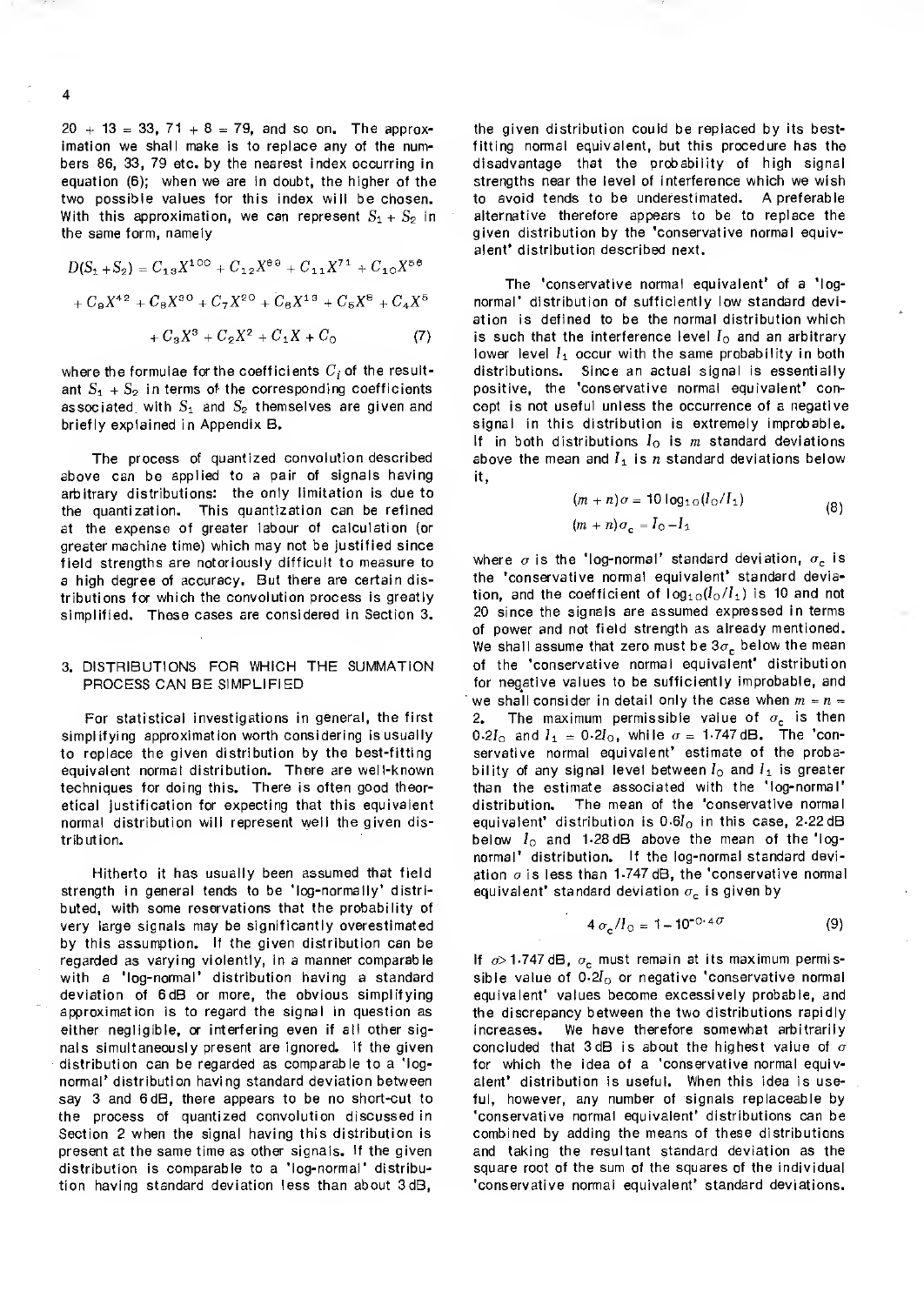#### 4. QUANTIZATION IN TERMS OF FIXED PROBA-BILITY INTERVALS

It isworth considering whether quantization should be carried out in terms of fixing the probability interval instead of fixing the range of signal strength to be regarded as a quantum. Thus instead of estimating the probability that a signal be 0-1 dB, 1-2dB, 2-3 dB, 3-4.5dB, etc. below  $I_0$ , we say that the signal is between  $I_{\text{Q}}$  and  $\alpha_1$ dB below  $I_{\text{Q}}$  for 1% of the time(and taken as  $\sqrt{2}\alpha_1$ dB below  $I_0$  for that time), between  $\alpha_1$ dB below  $I_0$  and  $\alpha_2$ dB below  $I_0$  for 2% of the time [and taken as  $\frac{1}{2}(\alpha_1 + \alpha_2)$  dB below  $I_0$  for that time], and so on. This possibility has not been discussed here, because It means that when the determination of the resultant of two signals is carried out as indicated in Section 2 and Appendix B, the powers of  $X$  involved are different for each pair of signals to be combined, whereas the coefficients  $A_1$ ,  $A_2$  etc. and  $B_1$ ,  $B_2$  etc. are fixed. This has the disadvantage that Table <sup>1</sup> and equations (B2) to (B15) would have to be formulated afresh (at least within the computer) for each pair of signals summed, and It Is not clear what compensating advantage can be derived from the constancy of the coefficients  $A_1$ ,  $B_2$  etc.

#### 5. CONCLUSIONS

A procedure for finding the resultant of two arbitrary interfering signals has been devised which is repeatable and takes account of the fact that the

constituent signals are essentially positive and not necessarily suitable for quantization in equal linear steps. The quantization intervals can easily be adjusted if necessary.

This procedure can be greatly simplified if some signals can be satisfactorily replaced by suitable 'conservative normal equivalents' which always overestimate the probability of occurrence of signals near the interference level. Widely-varying signals can usually be treated as either interfering in the absence of all other signals, or negligible.

The convolution procedure discussed is strictly applicable only to uncorrelated signals. Completely correlated signals should instead be combined by the law of power addition. Insufficient experimental information is at present available to decide how in practice to interpolate satisfactorily between these two extremes, but it is tentatively suggested that interfering signals should be divided Into highlycorrelated groups combined by power addition, and that otherwise correlation should be ignored.

#### 6. REFERENCE

1. Calculation of the field strength required for a television service, in the presence of co-channel interfering signals: Effect of multiple interfering sources. BBC Research Department Report No. RA-12/2, Serial No. 1968/43.

#### APPENDIX A

#### The Effect of Correlation

In the main text, we have assumed that two distributions simultaneously present should normally be combined by the 'quantized convolution' process discussed in Section 2. Such convolution in fact neglects any correlation between the two distributions. At the other extreme, we can assume complete correlation between the two distributions, and combine them by the law of power addition.

Determination of the correlation coefficient between any pair of unwanted signals is not easy. Cases do occur of high correlation coefficients (of the order of 0-9) between the hourly means of signals from stations which are either near the receiver or have similar paths to the receiver. But the shortterm correlation coefficient (which in effect measures the relative behaviour of Instantaneous deviations from these hourly means) Is usually small. Strictly speaking, it is simultaneous powers of unwanted signals which must be added to obtain the corresponding

instantaneous level of multiple interference, and it is the probability of a particular instantaneous value of each unwanted signal which has to be estimated from the statistics of its distribution.

For signals which are (or are nearly) normally distributed, the effect of correlation is easily appreciated in general terms. If  $x_1$  is normally distributed about mean  $M_1$  with standard deviation  $\sigma_1$  and  $x_2$  is normally distributed about mean  $M_2$  with standard deviation  $\sigma_2$ , and the correlation coefficient between the signals is  $p_{12}$ , then  $(x_1 + x_2)$  is normally distributed about mean  $(M_1 + M_2)$  with standard deviation  $\Sigma_{12}$  given by

$$
\Sigma_{12}^2 = \sigma_1^2 + \sigma_2^2 + 2\rho_{12}\sigma_1\sigma_2 \tag{A1}
$$

Hence the general effect of a positive correlation is to increase the standard deviation of the sum  $(x_1$  +  $x_2)$ to  $\Sigma_{1\,2}$  instead of  $(\sigma_{1}^{e}$  +  $\sigma_{2}^{e})^{r_{2}}$ , the value obtained in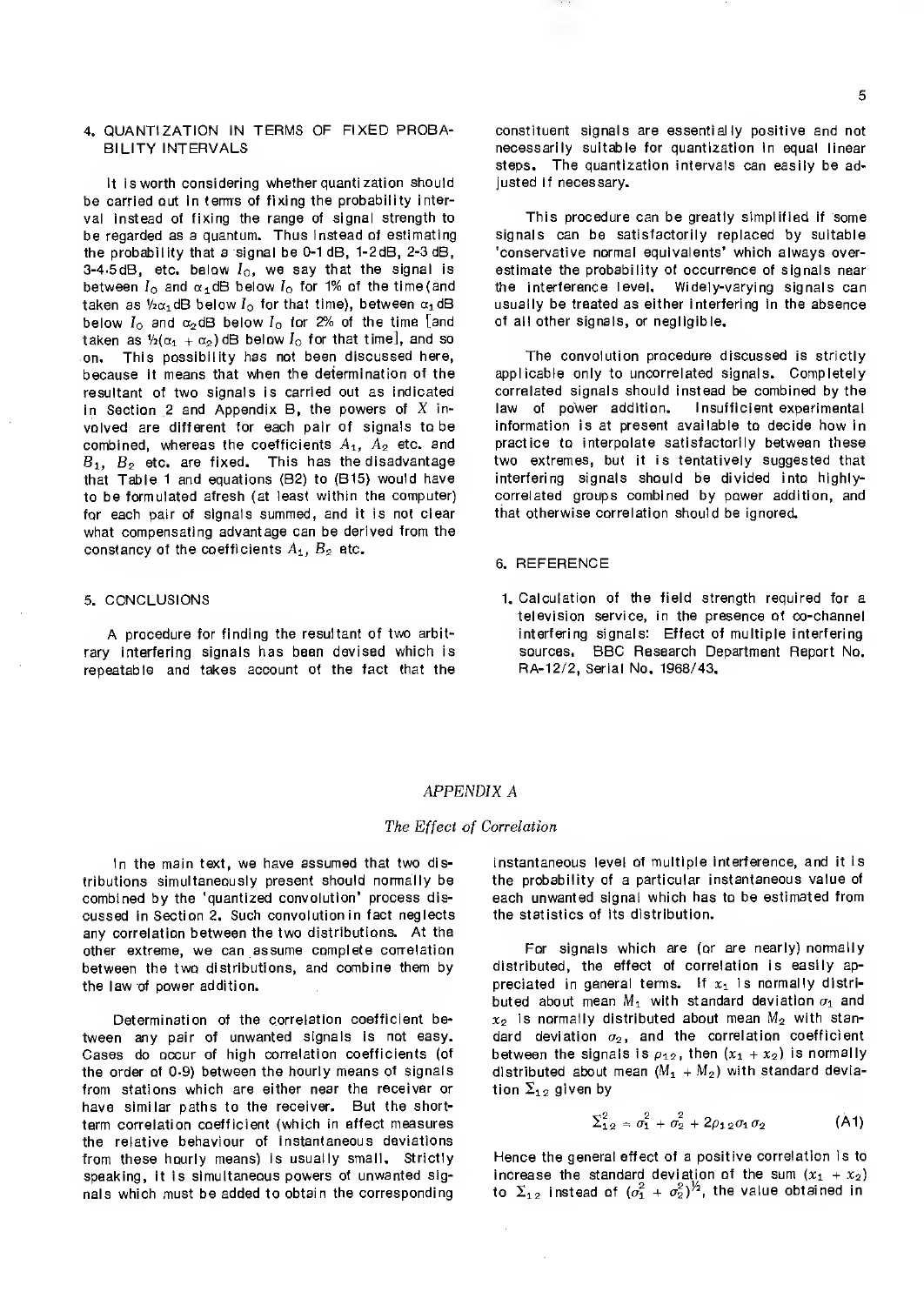the absence of correlation. If  $\rho_{12} = +1$ ,  $\Sigma_{12}$  becomes  $(\sigma_1 + \sigma_2)$ . If  $\sigma_1 = \sigma_2$  (the worst case)  $\Sigma_{12}(\rho_{12} = 1)$  is 41% above its value for  $\rho_{12} = 0$ . Hence by neglecting (a positive) correlation in this case we shall make no error in determining the mean of the sum, but we shall underestimate the standard deviation by as much as 41% if  $\sigma_1$  and  $\sigma_2$  are nearly equal, and we shall correspondingly underestimate the probability that the sum shall exceed a given level higher than the mean. Again, if we assume that  $x_1$  and  $x_2$  are completely correlated, and determine the distribution of the sum by power addition, we shall overestimate  $\Sigma_{12}$  relative to its correct value given by (A1), and we shall correspondingly overestimate the probability that the sum will exceed a given level higher than the mean.

More generally, if we have several quantities of which  $\xi$  and  $\xi$  are a typical pair, normally distributed about mean zero with standard deviations  $\sigma_i$ ,  $\sigma_i$  and such that the correlation coefficient between the two distributions is  $\rho_{ij}$ , then the distribution of  $(\xi_1 + \xi_2 + \dots + \xi_n)$  is normal with mean zero and standard deviation  $\Sigma$  where

$$
\Sigma^{2} = (\sigma_{1}^{2} + \sigma_{2}^{2} + \sigma_{3}^{2} + \dots + \sigma_{n}^{2}) + 2\rho_{12}\sigma_{1}\sigma_{2} + 2\rho_{13}\sigma_{1}\sigma_{3} + \dots + 2\rho_{n-1,n}\sigma_{n-1}\sigma_{n}
$$
 (A6)

If all the  $\rho_{ij}$  are zero,

$$
\Sigma^2 = \Sigma_0^2 = ( \sigma_1^2 + \sigma_2^2 + \sigma_3^2 + \dots + \sigma_n^2 )
$$

If all the  $\rho_{ij}$  are +1,  $\Sigma = \Sigma_1 = \sigma_1 + \sigma_2 + \ldots + \sigma_n$ 

Here again, the effect of correlation appears to be simply to alter the resultant standard deviation  $\Sigma$ . If  $\Sigma_0$  is the value of  $\Sigma$  obtained when correlation is neglected, and the corresponding value of  $\Sigma$  obtained when full account is taken of correlation is  $(1+\lambda_1)\Sigma_0$ , then the probability calculated as that for the sum to be between  $\alpha$  and  $\beta$  on the assumption of zero correlation is really the probability for the sum to be between

 $(1 + \lambda_1)\alpha$  and  $(1 + \lambda_1)\beta$ . The difficulty is to estimate  $\lambda_1$  correctly. All we really know is that if non-negative correlation exists between each pair of unwanted signals,  $\lambda_1$  is between the value zero appropriate to uncorrelated signals, and the maximum value appropriate when each pair of signals is completely correlated; this maximum value is  $\lambda_{max}$  where

$$
1 + \lambda_{\max} = (\sigma_1 + \sigma_2 + \sigma_3 + \dots + \sigma_n) / (\sigma_1^2 + \sigma_2^2 + \dots + \sigma_n^2)^{\frac{1}{2}}
$$
  
(A2)

This suggests that two resultant distributions  $D_0$  and  $D_1$  should always be worked out on the respective assumptions of zero and unity correlation between any pair of constituent signals. The actual distribution is then bracketed between  $D_{\text{o}}$  and  $D_{\text{1}}$ . Any normal or nearly norma! distribution can be combined for  $D_0$  by adding means and taking the resultant standard deviation as the square root of the sum of the constituent standard deviations; this resultant is then combined by quantized convolution with the remaining non-normal constituent signals. Distribution  $D_1$  is calculated as if there were total correlation between each pair of constituent signals. Any normal or nearly normal distributions can be combined by adding means and standard deviations, and the resultant of these is then combined by power addition with the remaining non-normal constituent signals.

One method of reducing the uncertainty because of partial correlation might be to group together signals which are likely to be highly correlated (for example, because the signal paths are subject to similar weather conditions) and to treat signals within any such group, say  $G_r$ , as completely correlated. Then the sum of the signals within group  $G_r$  can be regarded as a distribution of type  $D_1$ , and the resultant  $R_r$ , obtained in an analogous manner. The sum of the various resultants  $R_r$ , and the interfering signals which did not belong to any of the groups  $G_{\tau\tau}$  on the other hand, can be regarded as an uncorrelated distribution of type  $D_{\Omega}$ .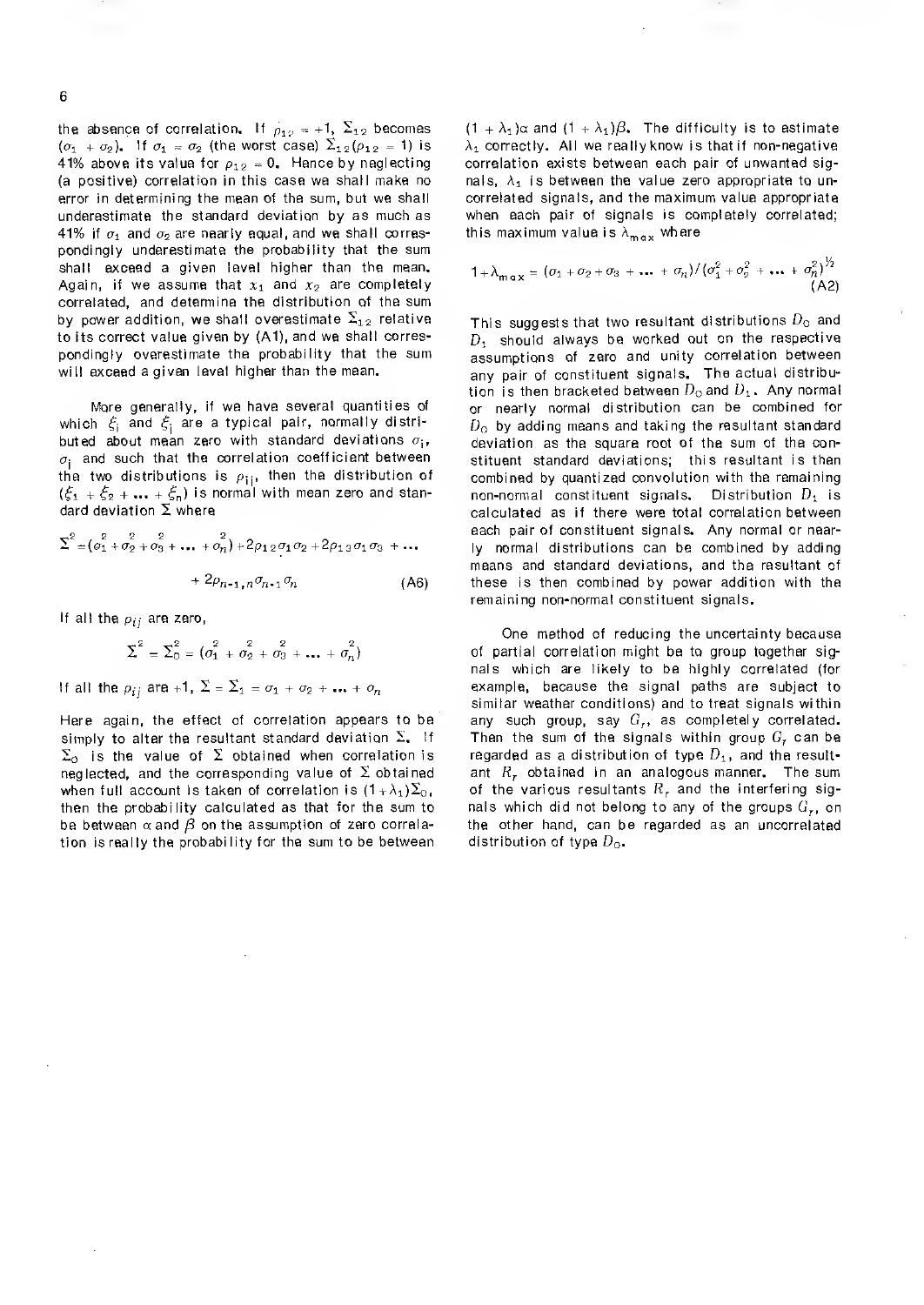#### APPENDIX B

#### Formulae for Coefficients in a Quantized Convolution Product

We have to consider here the algebraic product of an expression

$$
S_1 = A_{13}X^{100} + A_{12}X^{80} + A_{11}X^{71} + A_{10}X^{56} + A_9X^{42}
$$
  
+ 
$$
A_8X^{80} + A_7X^{20} + A_8X^{18} + A_5X^8 + A_4X^5 + A_8X^8
$$
  
+ 
$$
A_2X^2 + A_1X + A_0
$$
 (B1)

with a similar expression  $S_2$  in which the samepowers of X occur but different coefficients  $B_0$ ,  $B_1$ ,  $B_2$ , ...  $B_{13}$  occur. In order that the process of algebraic multiplication may be repeatable, it is necessary to express the sum,  $S_1 + S_2$ , of the two signals in the same form with different coefficients  $C_0$ ,  $C_1$ ,  $C_2$ ,  $C_{13}$ , as in equation (7) of the main text.

Table 1 shows how the powers of  $X$  arising when the algebraic product is formed can be rounded off and replaced by the nearest power occurring in equation (Bl). This nearest value is estimated conservatively when there is any doubt. The rows and columns of Table <sup>1</sup> are numbered according to the suffices of the coefficients of equation (B1). The second row specifies the appropriate quantized values of signal  $S_2$  while the second column specifies the appropriate quantized values of signal  $S_1$ . The tabular entry is the corresponding quantized value appropriate to the signal  $(S_1 + S_2)$ . The formulae for the coefficients  $C_0$ ,  $C_1$ ,  $C_2$  ...  $C_{18}$  associated with  $(S_1 + S_2)$  in equation (7) of the main text are given below. They are mainly derived by repeated use of Table 1. The only point of difficulty is the initial term  $(A_{13} + B_{13} - A_{13}B_{13})$  in the expression for  $C_{13}$ .

#### TABLE <sup>1</sup>

#### Quantized values for Powers of X in Signal Products

|                   | Column No.               |                                     | 13                              | 12                                                                                                                                                                                        | 11                   | 10                  | 9                            | 8                               | 7                  | 6                           | 5                              | 4                               | 3                        | $\overline{2}$         | 1                  | 0                  |
|-------------------|--------------------------|-------------------------------------|---------------------------------|-------------------------------------------------------------------------------------------------------------------------------------------------------------------------------------------|----------------------|---------------------|------------------------------|---------------------------------|--------------------|-----------------------------|--------------------------------|---------------------------------|--------------------------|------------------------|--------------------|--------------------|
| Signal<br>$S_{2}$ |                          | $dB$ below $I_0$<br>Quantized Value | >I <sub>0</sub><br>$I_{\Omega}$ | $0 - 1$<br>$0.89I_0$                                                                                                                                                                      | $1 - 2$<br>$0.711_0$ | $2 - 3$<br>0.56     | $3 - 4.5$<br>$0.42J_{\odot}$ | $4.5 - 6$<br>0.30I <sub>0</sub> | $6 - 8$<br>0.201   | $8 - 10$<br>$0.13I_{\odot}$ | $10 - 12$<br>0.08 <sub>0</sub> | $12 - 14$<br>0.051 <sub>0</sub> | $14 - 16$<br>$0.03I_{0}$ | $16 - 18$<br>$0.021 -$ | 18-20<br>$0.01l_0$ | over 20<br>0       |
| Row<br>Number     | dB below<br>$I_{\Omega}$ | Signal $S_1$<br>Quantized<br>Value  |                                 | The tabular entry is the quantized value of $(S_1 + S_2)$ when $S_3$ has the quantized value at the left of the same row,<br>and $S2$ the quantized value at the head of the same column. |                      |                     |                              |                                 |                    |                             |                                |                                 |                          |                        |                    |                    |
| 13                | $>I_{\Omega}$            | $I_0$                               | lο                              | $I_0$                                                                                                                                                                                     | $l_0$                | $I_0$               | l <sub>0</sub>               | $I_0$                           | $I_{\Omega}$       | $l_{\rm n}$                 | $I_{\Omega}$                   | $I_0$                           | $I_0$                    | $l_0$                  | $I_0$              | $I_0$              |
| 12                | $0 - 1$                  | 0.891 <sub>0</sub>                  | l <sub>0</sub>                  | I <sub>0</sub>                                                                                                                                                                            | $I_0$                | I <sub>0</sub>      | $I_0$                        | $l_0$                           | $I_0$              | I <sub>0</sub>              | $I_0$                          | 0.89I <sub>o</sub>              | 0.89 <sub>0</sub>        | $0.89I_0$              | $0.89I_{0}$        | 0.89 <sub>n</sub>  |
| 11                | $1 - 2$                  | $0.71$ <sub>n</sub>                 | $I_0$                           | $I_{\Omega}$                                                                                                                                                                              | $l_0$                | $I_{\sigma}$        | I <sub>o</sub>               | $I_0$                           | $0.89I_0$          | 0.89 <sub>0</sub>           | $0.89I_0$                      | $0.711_{\odot}$                 | $0.71_{0}$               | $0.711_{\odot}$        | $0.711_{0}$        | 0.71I <sub>0</sub> |
| 10                | $2 - 3$                  | 0.56I <sub>0</sub>                  | $I_0$                           | $l_0$                                                                                                                                                                                     | $l_0$                | Ιo                  | I <sub>0</sub>               | $0.89I_0$                       | 0.71I <sub>0</sub> | $0.71I_{\odot}$             | 0.711 <sub>0</sub>             | 0.56l <sub>0</sub>              | $0.56I_{p}$              | $0.561$ <sub>c</sub>   | 0.56I <sub>0</sub> | 0.567 <sub>n</sub> |
| 9                 | $3 - 4.5$                | $0.42I_0$                           | $I_{\rm O}$                     | $I_0$                                                                                                                                                                                     | $I_0$                | $I_0$               | $0.89I_0$                    | $0.71l_0$                       | $0.71I_0$          | 0.561 <sub>0</sub>          | $0.56I_{D}$                    | 0.42I <sub>0</sub>              | 0.42 <sub>0</sub>        | $0.42J_{\odot}$        | $0.42I_{0}$        | 0.421 <sub>0</sub> |
| 8                 | $4.5 - 6$                | $0.30I_{0}$                         | $I_{\alpha}$                    | $I_0$                                                                                                                                                                                     | $I_0$                | $0.89I_0$           | $0.71l_0$                    | $0.56I_0$                       | $0.56I_{D}$        | 0.42 <sub>0</sub>           | $0.42I_{p}$                    | 0.30I <sub>0</sub>              | 0.301 <sub>c</sub>       | 0.30I <sub>O</sub>     | $0.30I_0$          | $0.30I_{0}$        |
| 7                 | $6 - 8$                  | 0.20 <sub>b</sub>                   | $I_0$                           | $I_0$                                                                                                                                                                                     | 0.89 <sub>0</sub>    | $0.71 l_{p}$        | 0.711 <sub>o</sub>           | 0.56I <sub>o</sub>              | 0.42I <sub>0</sub> | 0.30I <sub>o</sub>          | 0.30I <sub>0</sub>             | $0.30I_0$                       | $0.20I_0$                | 0.20 <sub>0</sub>      | $0.20I_{D}$        | $0.20I_{D}$        |
| 6                 | $8 - 10$                 | 0.131 <sub>n</sub>                  | $l_0$                           | $I_0$                                                                                                                                                                                     | $0.89I_{0}$          | $0.71$ <sub>0</sub> | 0.561 <sub>0</sub>           | 0.42I <sub>0</sub>              | 0.30I <sub>0</sub> | 0.307 <sub>0</sub>          | $0.20I_{\Omega}$               | $0.20I_{0}$                     | 0.201 <sub>0</sub>       | $0.13I_0$              | $0.13I_0$          | $0.13I_{0}$        |
| 5                 | $10 - 12$                | $0.08I_{p}$                         | $I_0$                           | $I_{0}$                                                                                                                                                                                   | $0.89I_{\Omega}$     | 0.711 <sub>0</sub>  | $0.56 l_{c}$                 | $0.42I_0$                       | 0.30I <sub>o</sub> | $0.20I_{\odot}$             | $0.20I_{\odot}$                | $0.13I_{\odot}$                 | $0.13I_0$                | $0.13I_{\odot}$        | 0.081              | 0.08I <sub>D</sub> |
| 4                 | $12 - 14$                | $0.05I_{0}$                         | $I_0$                           | $0.89I_0$                                                                                                                                                                                 | $0.711_0$            | 0.56I <sub>0</sub>  | $0.42J_{\odot}$              | 0.30I <sub>0</sub>              | $0.30I_{\odot}$    | $0.20I_0$                   | $0.13 l_{\rm D}$               | 0.13I <sub>0</sub>              | 0.081 <sub>0</sub>       | $0.08l_0$              | $0.05I_0$          | 0.05I <sub>0</sub> |
| з                 | $14 - 16$                | $0.03I_0$                           | $I_0$                           | $0.89I_{\Omega}$                                                                                                                                                                          | 0.711 <sub>0</sub>   | 0.56I <sub>0</sub>  | $0.42J_{\odot}$              | 0.30I <sub>0</sub>              | $0.20I_{0}$        | $0.20I_{\Omega}$            | $0.13I_0$                      | $0.08I_{0}$                     | $0.05l_0$                | 0.051 <sub>0</sub>     | $0.05I_{D}$        | 0.03 <sub>b</sub>  |
| 2                 | 16-18                    | $0.02I_0$                           | $I_0$                           | $0.89I_{\Omega}$                                                                                                                                                                          | 0.71 <sub>0</sub>    | 0.56I <sub>0</sub>  | $0.42J_{\odot}$              | 0.301 <sub>0</sub>              | 0.201 <sub>0</sub> | 0.131 <sub>0</sub>          | $0.13I_{\odot}$                | 0.08I <sub>0</sub>              | $0.05l_0$                | 0.051 <sub>0</sub>     | 0.03I <sub>0</sub> | 0.02I <sub>0</sub> |
| 1.                | 18-20                    | $0.01I_{p}$                         | $l_{\rm D}$                     | $0.89I_0$                                                                                                                                                                                 | $0.71I_{\odot}$      | 0.56I <sub>0</sub>  | $0.42I_{\odot}$              | $0.30I_0$                       | $0.20I_0$          | 0.131 <sub>0</sub>          | $0.08I_0$                      | $0.05I_{\odot}$                 | $0.05I_0$                | $0.03I_{0}$            | 0.021 <sub>0</sub> | 0.011 <sub>n</sub> |
| 0                 | over 20                  | 0                                   | l0                              | 0.89I <sub>0</sub>                                                                                                                                                                        | $0.71I_{\text{D}}$   | 0.56I <sub>0</sub>  | $0.42I_{O}$                  | 0.30I <sub>O</sub>              | 0.20I <sub>0</sub> | 0.13I <sub>o</sub>          | $0.08I_{\odot}$                | 0.05I <sub>0</sub>              | 0.03 <sub>b</sub>        | $0.02I_{0}$            | $0.01l_0$          | 0                  |